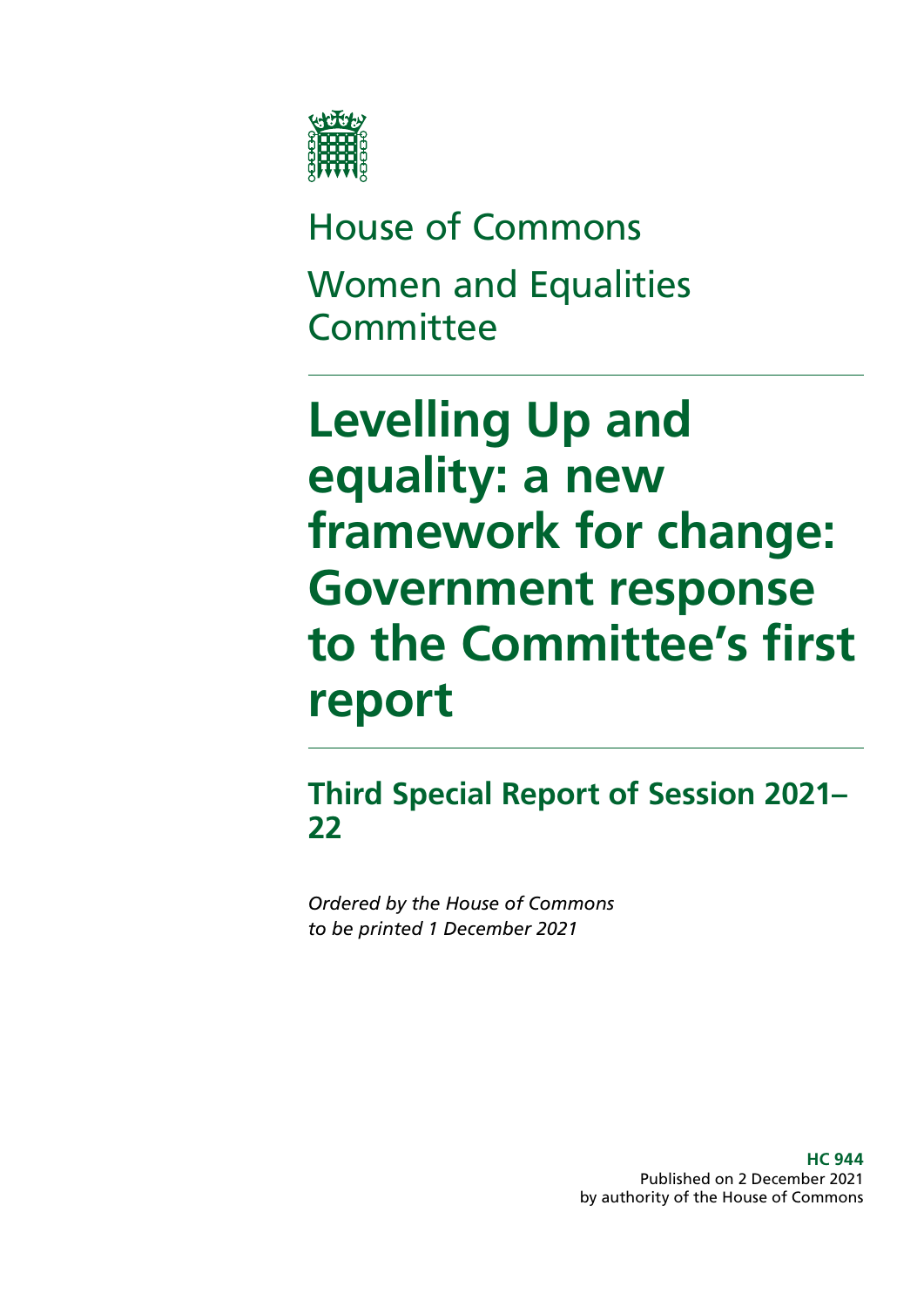#### **Women and Equalities Committee**

The Women and Equalities Committee is appointed by the House of Commons to examine the expenditure, administration and policy of the Government Equalities Office (GEO).

#### **Current membership**

[Caroline Nokes MP](https://members.parliament.uk/member/4048/contact) (*Conservative, Romsey and Southampton North*) (Chair) [Lee Anderson MP](https://members.parliament.uk/member/4743/contact) (*Conservative, Ashfield*) [Theo Clarke MP](https://members.parliament.uk/member/4819/contact) (*Conservative, Stafford*) [Elliot Colburn MP](https://members.parliament.uk/member/4775/contact) (*Conservative, Carshalton and Wallington*) [Philip Davies MP](https://members.parliament.uk/member/1565/contact) (*Conservative, Shipley*) [Alex Davies-Jones MP](https://members.parliament.uk/member/4849/contact) (*Labour, Pontypridd*) [Jackie Doyle-Price MP](https://members.parliament.uk/member/4065/contact) (*Conservative, Thurrock*) [Kim Johnson MP](https://members.parliament.uk/member/4824/contact) (*Labour, Liverpool, Riverside*) [Anne McLaughlin MP](https://members.parliament.uk/member/4437/contact) (*Scottish National Party, Glasgow North East*) [Kate Osborne MP](https://members.parliament.uk/member/4783/contact) (*Labour, Jarrow*) [Bell Ribeiro-Addy MP](https://members.parliament.uk/member/4764/contact) (*Labour, Streatham*)

#### **Powers**

The Committee is one of the departmental select committees, the powers of which are set out in House of Commons Standing Orders, principally in SO No. 152. These are available on the internet via [www.parliament.uk.](http://www.parliament.uk/)

#### **Publication**

© Parliamentary Copyright House of Commons 2021. This publication may be reproduced under the terms of the Open Parliament Licence, which is published at [www.parliament.uk/site-information/copyright-parliament.](https://www.parliament.uk/site-information/copyright-parliament/)

Committee reports are published on the Committee's website at [www.parliament.uk/womenandequalities](http://www.parliament.uk/womenandequalities) and in print by Order of the House.

#### **Committee staff**

The current staff of the Committee are Hannah Barlow (Committee Operations Manager), James Clarke (Committee Specialist), Matthew Eaton (Committee Specialist), Radhika Handa (Second Clerk), Michelle Garratty (Committee Operations Officer), Mariam Keating (Committee Specialist), and Margaret McKinnon (Clerk).

#### **Contacts**

All correspondence should be addressed to the Clerk of the Women and Equalities Committee, House of Commons, London SW1A 0AA. The telephone number for general enquiries is 020 7219 5513; the Committee's email address is [womeqcom@parliament.uk.](mailto:womeqcom%40parliament.uk?subject=)

You can follow the Committee on Twitter using [@Commonswomequ.](https://twitter.com/Commonswomequ)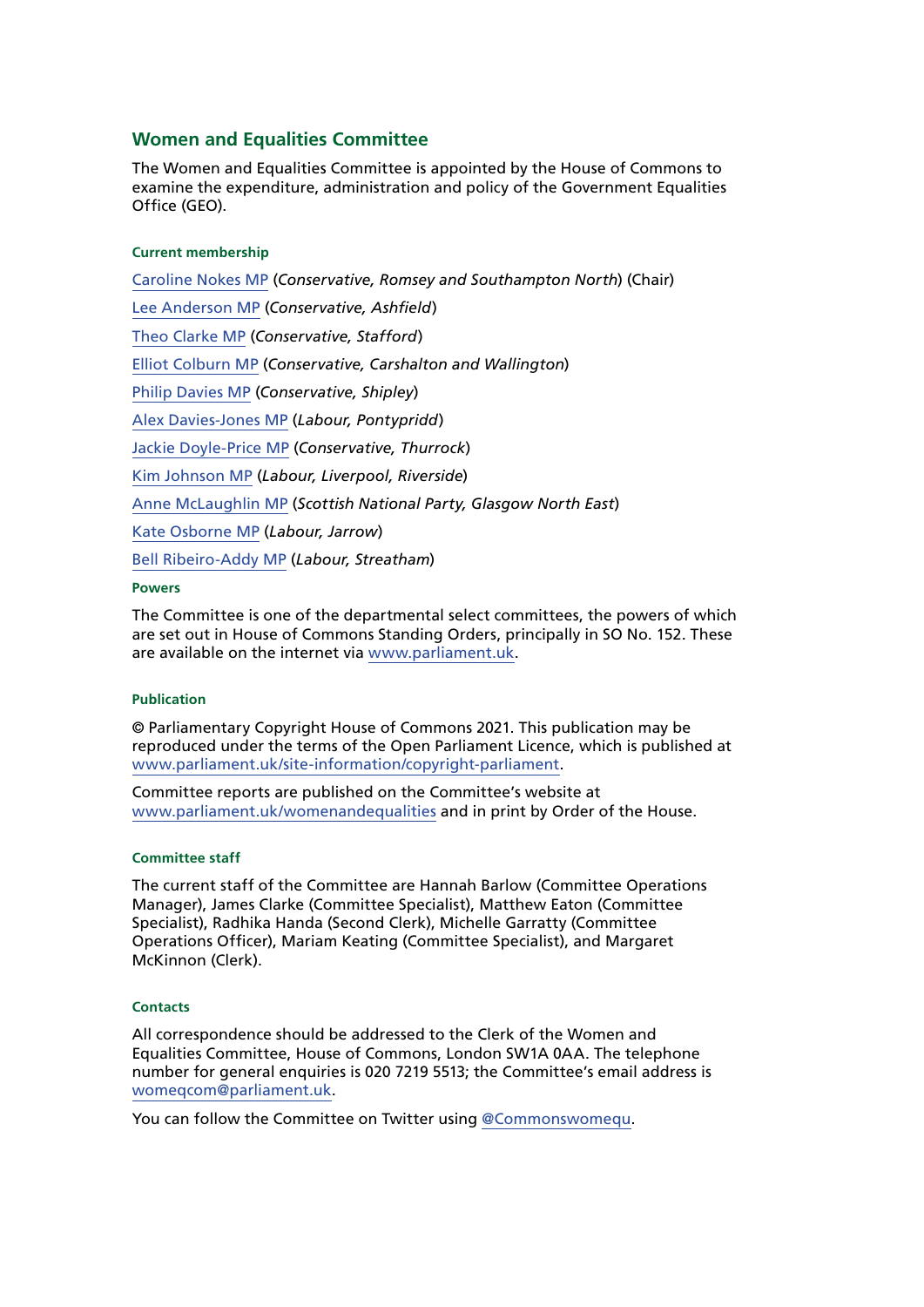# Third Special Report

The Women Committee published its First Report of Session 2021–22, [Levelling Up and](https://publications.parliament.uk/pa/cm5802/cmselect/cmwomeq/702/70202.htm) [equality: a new framework for change](https://publications.parliament.uk/pa/cm5802/cmselect/cmwomeq/702/70202.htm) (HC 702), on 24 September 2021. The Government response was received on 23 November 2021 and is appended below.

# Appendix: Government Response

# **Introduction**

1. The Government welcomes the Women and Equalities Select Committee's report, Levelling Up and equality: a new framework for change. We are grateful to the committee for their recommendations and to those who provided evidence.

2. Since the Committee's previous report on The role of the Minister for Women and Equalities and the place of the GEO in Government in May 2018, the Government Equalities Office (GEO) has found a permanent home in the Cabinet Office as part of the Equality Hub. The Equality Hub brings together the expertise of the Disability Unit, Government Equalities Office, Race Disparity Unit and, most recently, the Social Mobility Commission. It is overseen by five Ministers who are all invested in ensuring that the level of commitment to this work continues to a high standard.

3. As the Committee alludes to in the report, the Government has taken great strides in ensuring that the Equality Hub takes a broader view of equality issues and is a central hub for tackling inequalities.

4. In December 2020, the Minister for Women and Equalities Liz Truss announced a new approach to equality, extending the fight for fairness beyond the nine protected characteristics covered by the Equality Act 2010 to also include socio-economic and geographic inequality. This new approach will focus on improving the quality of evidence and data about disparities and the types of barriers different people face, whilst ensuring that fairness is central to all policies and initiatives.

5. Alongside the new focus on socio-economic background and geography, we are committed to continuing the Equality Hub's work related to race and ethnic disparities, women's economic empowerment, disability and LGBT rights. Throughout the pandemic, the Equality Hub has helped shape policies to ensure that the needs of people from vulnerable groups were considered. As we build back better, we are looking at ways to offer everyone equal access to opportunities in the workplace, including to tackle challenges that women face, which have been exacerbated by the pandemic. This builds on work to address the causes of the gender pay gap - such as occupational and industrial segregation - and initiatives across Government to make workplaces more flexible and fairer for everyone. The Equality Hub is also providing valuable input to shape work such as the Violence Against Women and Girls (VAWG) Strategy and Online Safety Bill to help keep people safe in all areas of their lives.

6. Being part of the Cabinet Office provides a cross-Government platform, allowing for influence across departments that have responsibility for specific parts of the equality framework and/or areas of wider policy and delivery that make a real difference on the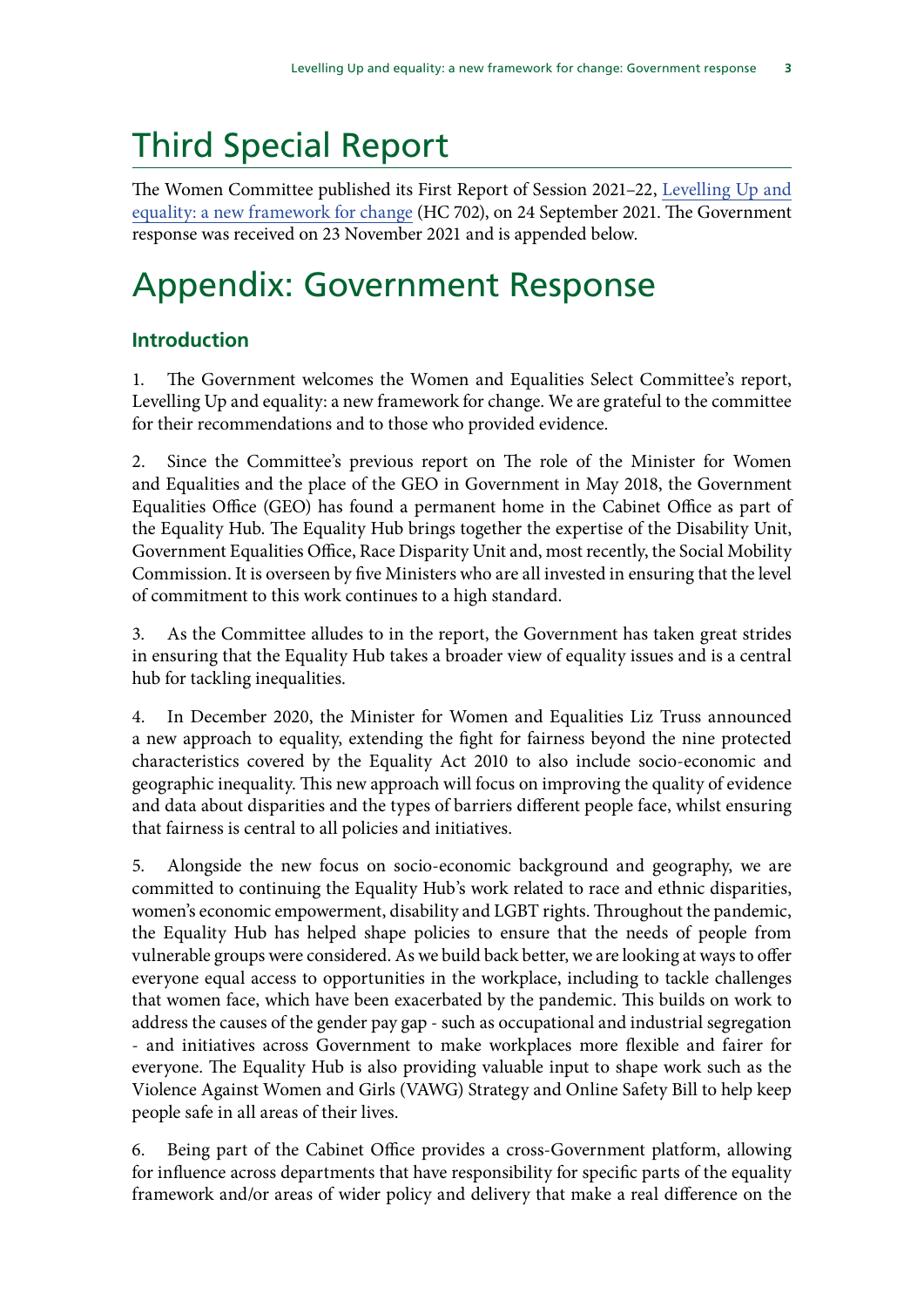ground. Since this structural change, the Equality Hub has driven forward the equality agenda at pace - for example, supporting our Presidency of the G7 this year to champion the rights of women and girls at home and around the world. Sponsored by the Minister for Women and Equalities, the independent Gender Equality Advisory Council (GEAC) presented its recommendations to G7 Leaders at the Carbis Bay Summit in June, with a strong call to action on building back better for women and girls. Some of the core themes from those recommendations were reflected in the G7 Leaders' Communiqué, including a specific focus on strengthening the international architecture on conflict-related sexual violence, and developing a mechanism to monitor G7 progress and implementation of commitments on gender equality. The GEACs' full report, published on 28 October, adds further weight to their recommendations, drawing on data and evidence to make the case.

7. The Equality Hub will also bring forward legislation to ban conversion therapy, as set out in the Queen's Speech. A public consultation on our proposals for the ban was launched on 29 October, closing on 10 December. This will enable us to hear from a wide range of voices on how best to protect people from demonstrable harm while upholding clinical practice in the medical profession and protecting personal freedoms.

8. The Equality Hub is also leading on valuable work to address COVID-19 disparities, especially in relation to ethnicity and disability. We have worked closely with colleagues across Whitehall, the Office for National Statistics (ONS), the Scientific Advisory Group for Emergencies Ethnicity subgroup and with academics to collate the latest data on COVID-19 disparities and, where possible, to identify and address any gaps in this. In the longer term, the new Office for Health Improvement and Disparities, launched on 1 October, will be addressing disparities in health outcomes as a priority. We are monitoring the impact of COVID-19 on disabled people, and those with health conditions, using a range of sources, including an evidence programme with the ONS, and regular engagement with disabled people and disability stakeholders. This data is being shared with other Government departments to influence and inform decisions.

9. Supporting the Government's manifesto commitment to improve the quality of data and evidence within Government about the types of barriers different groups face, the Equality Hub will continue to provide an integrated data and analysis function. The Hub will provide rich evidence about equality and inequality across several dimensions, including socio-economic, spatial inequality and protected characteristics, to support policy delivery across Government. This is alongside continuing its responsibility for equality legislation and delivering a number of policy projects, as set out in the Cabinet Office Outcome Delivery Plan.

10. A response to each of the Committee's recommendations can be found below.

# **Equality Hub: transparency and accountability**

*The Cabinet Office must publish annual information on staffing and funding of the Equality Hub, its constituent units (the Government Equalities Office, the Disability Unit, the Race Disparity Unit and the Social Mobility Commission), broken down by administration, projects and programmes. This could be either in its annual Outcome Delivery Plans or in a separate Equality Hub document, but the information must be proactively published in the interests of transparency and accountability.*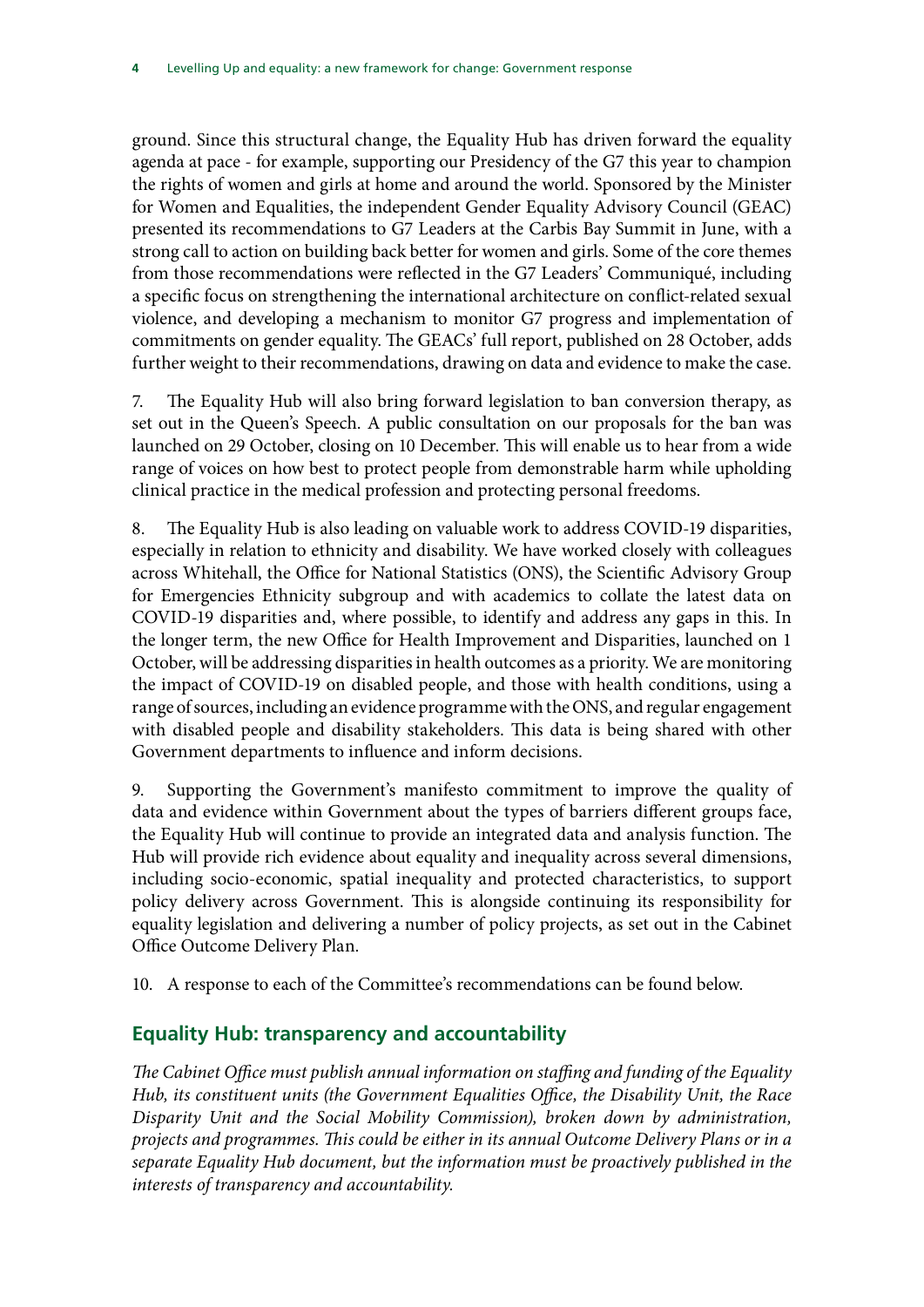11. The Equality Hub currently publishes annual information on staffing and funding as part of the Cabinet Office annual report. The level of detail is determined by the Cabinet Office and not by business units. The Equality Hub will continue to comply with Cabinet Office requirements on publication. To support the Committee's scrutiny of the Equality Hub, if it would be helpful, further information can be provided to the Committee Chair by the Hub's Director on a bi-annual basis.

## **Scrutiny role and the Government's engagement with the work of the Committee**

*We recommend the Government bring forward a revised Standing Order, to make the*  Women and Equalities Committee a cross-cutting Select Committee of the House of *Commons, appointed to examine cross-Government policy on pan-equalities issues, and socio-economic inequality, geographic disparities and social mobility.*

*We ask that the Government set out in response to this Report a renewed commitment to engage properly with our work, including through timely submission of written evidence systematically addressing our terms of reference, a renewed acceptance by ministers of their public duty to give oral evidence as invited with reasonable notice, and by responding fully and constructively to our Reports within the conventional two months of publication.*

12. We acknowledge the Committee's recommendation regarding the Equality Hub's engagement with the work of the Committee. We recognise how important it is for departments to be held accountable, and that scrutinising the role of the GEO, and the wider Equality Hub, is a core element of the Committee's functions. The Government wholly commits to engaging fully with the Committee and continuing to build a constructive relationship.

13. The Government does not agree that changes to the standing orders are required. The Women and Equalities Select Committee has been a key feature of the departmental committee landscape since it was established on 3 June 2015, being made a permanent select committee on 4 July 2017. Its role, as set out under Standing Order 152, to examine the "expenditure, administration and policy" of the GEO "and associated public bodies" already allows the Committee significant flexibility. Moreover, it is open to Committees to interpret their remit within the broad terms of reference set out in their standing orders, as the Committee has already shown itself able to do through its work scrutinising the wider Equality Hub and other aspects of the Government's equalities agenda. Additionally, the Committee already has the power under Standing Order 137A to work with other Committees, should those Committees wish to, in areas of overlap.

### **Coherent Strategies and Action Plans for equalities and levelling up**

*The Equality Data Programme should be seized as an opportunity for the Government to set out, together with its proposed Levelling Up policies, a cross-departmental pan-equalities strategy based on data on the full range of factors that drive disadvantage, including protected characteristics under the Equality Act and the intersections between them and other factors. We recommend the Equality Hub publish a cross-departmental pan-equalities strategy by the end of the first quarter of 2022, covering the period to at least the end of this Parliament. To raise its profile and inform the longer-term development of its strategy, we*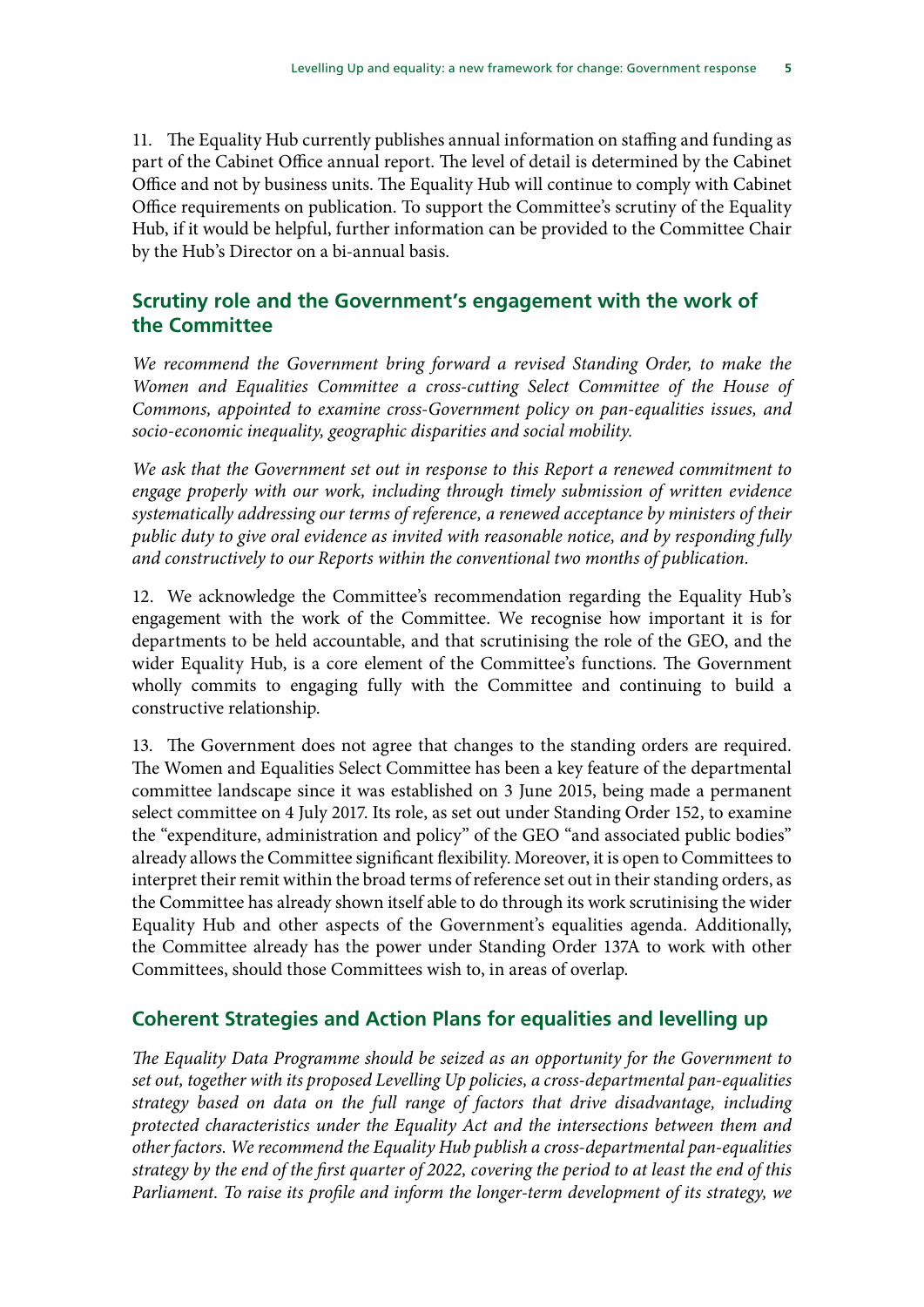*recommend the Equality Hub publish a schedule of public and stakeholder events covering a range of equalities issues. We further recommend it publish annual Action Plans, setting out specific and measurable steps it will take in each financial year to meet its strategic equality objectives.*

*While enactment of the socio-economic duty, section 1 of the Equality Act, is unlikely to be a panacea, we recommend the Government commission a pilot to establish the costs and benefits of different approaches to voluntary adoption of the duty in England.*

14. We recognise the Committee's interest and recommendation for a cross-departmental pan-equalities strategy. As the Equality Hub is a component of the Cabinet Office, it is only right that its aims and objectives form part of the Cabinet Office's wider Outcome Delivery Plan. In line with wider Cabinet Office requirements, the Equality Hub is held to account by a robust governance system to ensure assurance, accountability and transparency. The Outcome Delivery Plan for 2021–2022 was published on 15 July 2021, accessible [here,](https://www.gov.uk/government/publications/cabinet-office-outcome-delivery-plan/cabinet-office-outcome-delivery-plan-2021-to-2022) and outlines the following strategic aims and objectives of the Hub, as a core section of the overall Plan:

- a) Lead work to analyse and tackle disproportionate impacts of COVID-19 for ethnic minority and disabled people.
- b) Examine inequality in the UK, across the whole population through delivery and responding to the Commission on Race and Ethnic Disparities.
- c) Improve the quality of evidence and data in Government about the types of barriers different groups face through the Equality Data Programme and other related initiatives.
- d) Work with DWP to implement the National Strategy for Disabled People.
- e) Promote gender equality in the COVID-19 recovery, by working to increase women's economic participation, and reduce occupational segregation.
- f) Legislating to ban conversion therapy, including consulting widely, and putting in place support for victims.
- g) Reduce bureaucracy in the gender recognition process through digitisation and reducing the fees for GRC application.
- h) Promote international action to protect and promote the rights of LGBT people, including through successful delivery of an international conference.
- i) Through the work of the Social Mobility Commission, assess progress on improving social mobility, provide published advice to ministers, and carry out social mobility advocacy.

15. These strategic aims and objectives are underpinned by appropriate workstreams, some of which involve specific targeted strategies.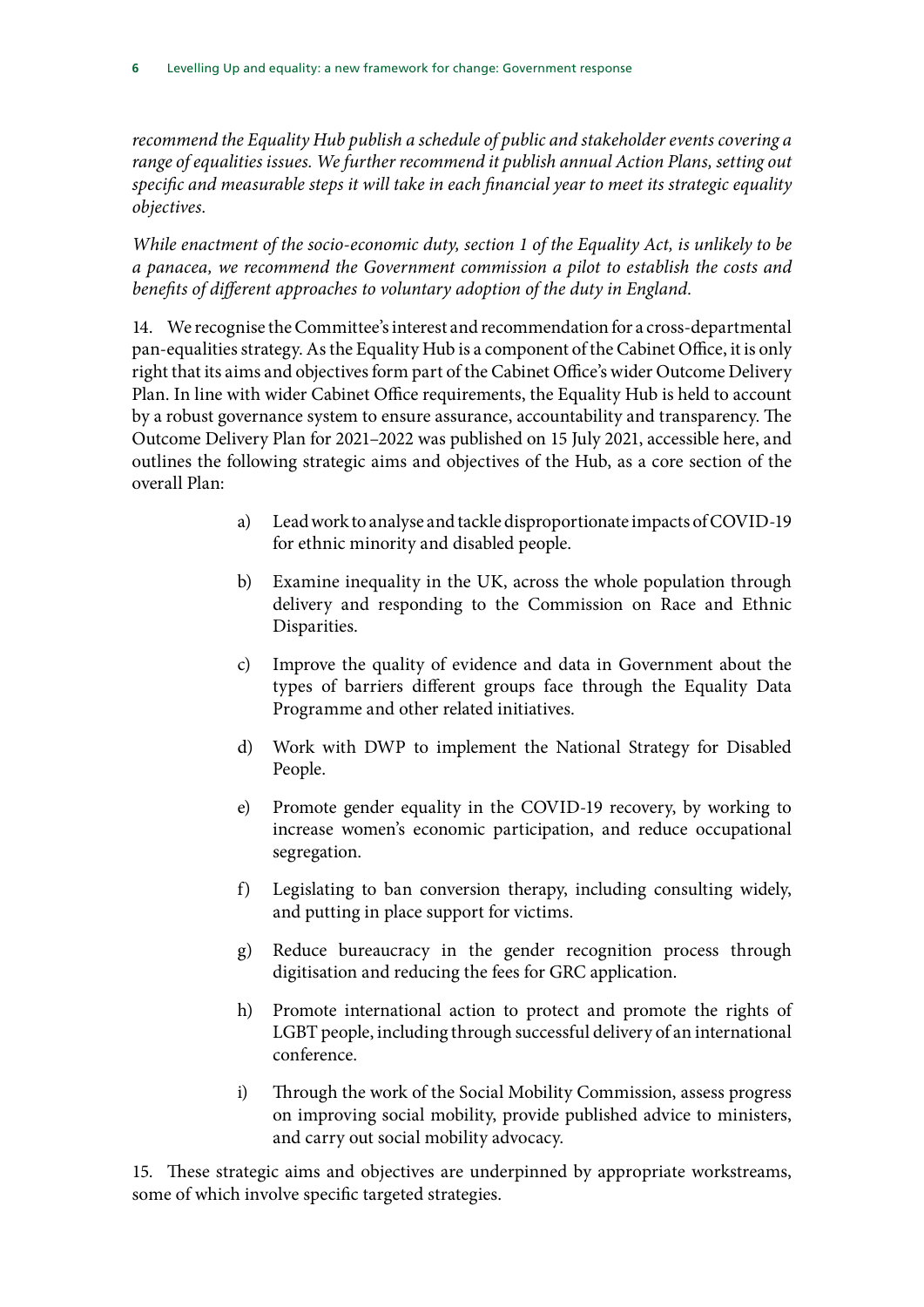16. The National Disability Strategy (NDS) was published on 28 July and it sets out a wide range of practical actions to improve the lives of disabled people across jobs, housing, transport, education, shopping, culture, justice, public services, and data and evidence. The Strategy's breadth was informed by one of the biggest listening exercises with disabled people in our recent history.

17. The Strategy sets out over 100 immediate commitments supported by £1.6bn of funding alongside an ambitious agenda for future reform, including a multi-year data programme to improve the availability, quality and relevance of information which will drive policy making across Government.

18. Some of the key projects that will be delivered under the NDS include a UK-wide campaign to increase public awareness and understanding of disability, dispel ingrained and unhelpful stereotypes and promote the diverse contributions disabled people have made – and continue to make – to public life. The Equality Hub will also consult later this year on workforce reporting on disability for large employers, exploring voluntary and mandated workplace transparency, to gather evidence and views before publishing next steps. We will also develop a new, cross-Government evidence and data strategy, including research into people's experiences, improved and more comparable cross-Government data, and regular public perceptions tracking of disabled and non-disabled people. The project will help deliver on the manifesto commitments to improve the evidence on equality and to support levelling up across the country.

19. The independent Commission on Race and Ethnic Disparities published its report in March this year. The report makes an important contribution to both the national conversation about race, and the Government's efforts to level up and unite the whole country. The Commission has made 24 recommendations across all the policy areas set out in their Terms of References, and more besides. These have been grouped in four broad themes: to build trust; promote fairness; create agency; and to achieve inclusivity.

20. Given the extensive scope of recommendations, the Prime Minister established an Inter-Ministerial Group to review the Commission's recommendations. This is chaired by the Secretary of State for Levelling Up, Housing and Communities, with the Minister for Levelling Up Communities and Equalities as a standing member, and other Ministers involved for the different recommendations.

21. Our response to the Sewell Commission's report will set out an action plan for promoting racial equality in line with our levelling up agenda. We will publish the Government response in due course.

22. The Government agrees that data and evidence are key in driving our equality agenda and ensuring those in disadvantaged groups are supported. We believe the most effective way to deliver this is by moving beyond the exclusive focus on protected characteristics to also consider socio-economic and geographic inequality and deliver real change that benefits people across the United Kingdom. This new approach to equality will focus on improving the quality of evidence and data about disparities and the types of barriers different people face, whilst ensuring that fairness is central to all policies or initiatives. This approach is being delivered in partnership with ONS including the development of an Equality Data Asset (part of ONS' Integrated Data Service) that links data so that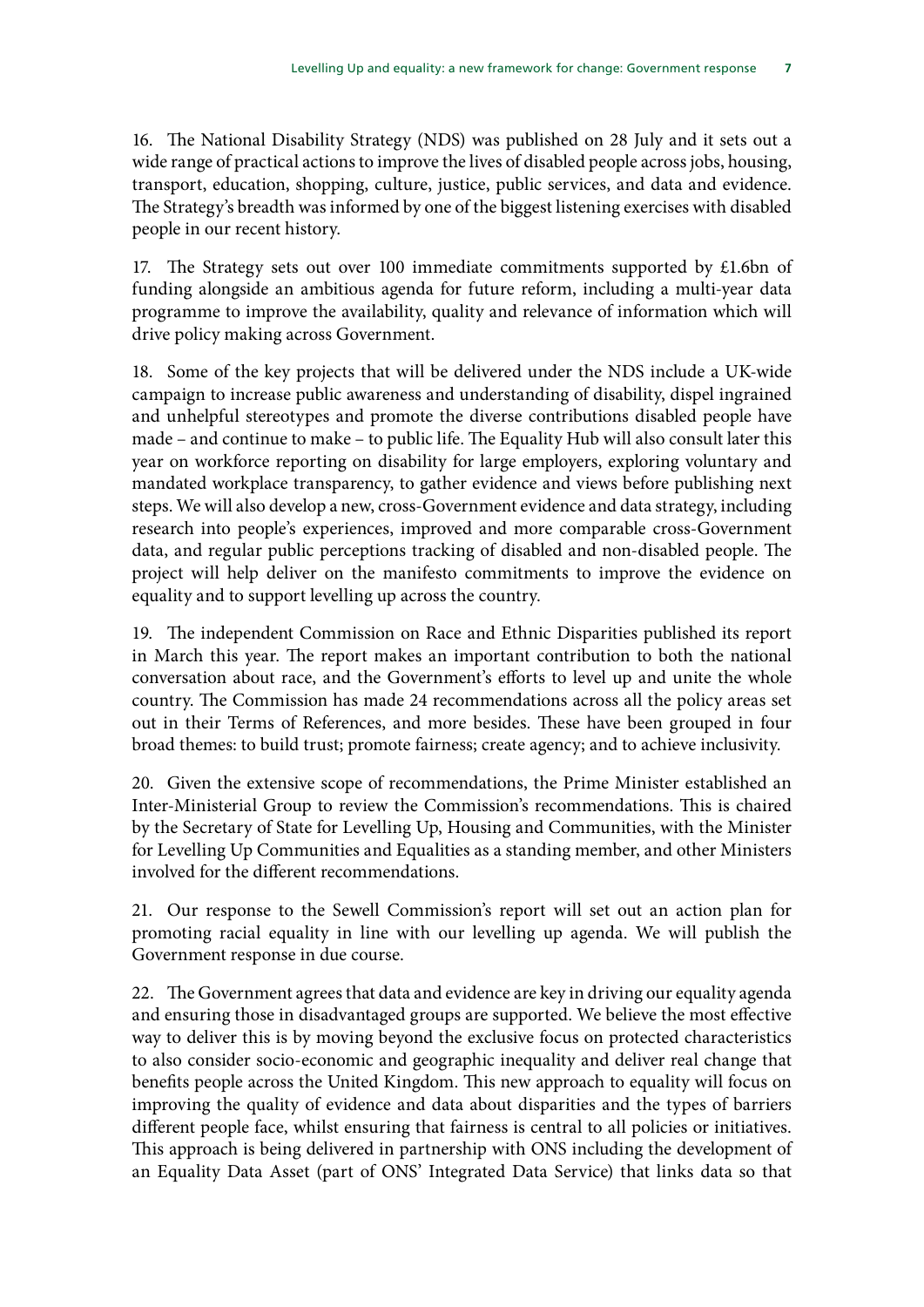better, more granular, information is available. The evidence from our new Equality Data Programme will support the development of policy across Government to make the UK a fairer place to live and do business.

23. This Government remains fully committed to building back fairer, tackling discrimination of all forms and taking the action needed to address negative disparities wherever they exist. We do not believe that a pilot to establish the costs and benefits of different approaches to voluntary adoption of Section 1 of the Equality Act in England is necessary or appropriate at this time. Before considering the usefulness of any potential pilot scheme, we would first want to look at any evaluation of how the duty is already working in devolved public bodies and the English local authorities who have introduced it on a voluntary basis. The GEO will liaise as necessary with the Department for Levelling Up, Housing and Communities and the Scotland and Wales Offices to monitor any outcomes from these initiatives.

#### **Ministerial roles and equalities machinery in Government**

We recommend the Government create a new full-time Cabinet level role of Secretary of *State for Equalities and Levelling Up, to drive implementation of the expected Levelling Up White Paper and a new cross-departmental pan-equalities strategy. These should be considered complementary, high priority agendas, which should be driven from the heart of Government. Consideration should also be given to bringing the more junior roles of Minister for Women, Minister for Equalities and Minister for Disabled People, Health and Work into the Cabinet Office on a full-time basis.*

*We note both the current absence of a cross-departmental equalities strategy and strong coordinating machinery to drive it forward. We therefore recommend the Government*  establish a dedicated Cabinet Committee for Equalities and Levelling Up, to add further *drive to both agendas across Government.*

24. In the recent reshuffle, the Prime Minister created a new Department for Levelling Up, Housing and Communities. The Secretary of State will play a key role driving forward the levelling up agenda and in tackling inequality, supported by the Minister of State for Equalities who has a joint portfolio across these issues. This is also reflected in the Secretary of State's role leading the Inter Ministerial Group reviewing the recommendations from Commission on Race and Ethnic Disparities. The portfolios of Ministers and remits of Cabinet Committees are the prerogative of the Prime Minister. Therefore, we will not be taking forward the recommendations proposed by the Committee on these points.

25. Equality Hub Ministers are based in several different Government Departments. This means that equalities issues are not siloed and instead, it enables Ministers to embed issues relating to this area across Government. Each member of the Equalities Ministerial team is fully committed to their equalities portfolio. Cabinet and its Committees provide a framework for Ministers to consider and make collective decisions on policy issues, covering the full range of Government business, including issues of equality and fairness.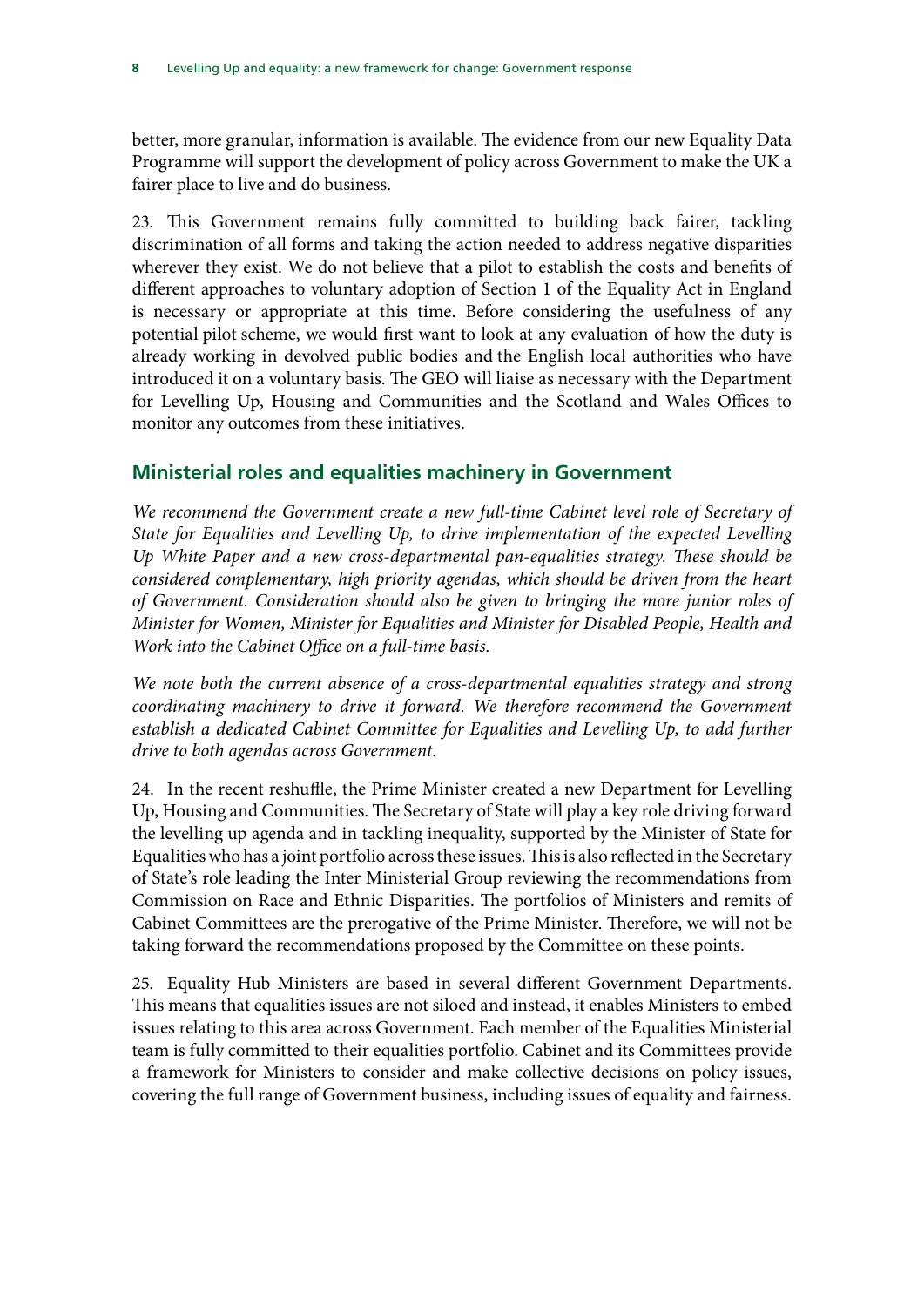# **Learning lessons from the Government's handling of the COVID-19 pandemic**

The pandemic has clearly demonstrated the need for robustly conducted and published *Equality Impact Assessments of general policies which could have significant unequal effects on groups who already face disadvantage in society. The Equality Hub must be a strong advocate across Government for this and, with the support of the Equality and Human Rights Commission, proactively provide expert advice to departments on effective use and publication of Equality Impact Assessments.*

*The Government must ensure that its effectiveness in anticipating, recognising and mitigating inequalities exacerbated by the pandemic is included in the terms of reference for the statutory public inquiry due to begin its work in 2022.*

*The Equality Hub must be given a central role in the development and ongoing review of the National Risk Register, with the aim of ensuring equality issues are fully considered, at the earliest possible stage and based on robust data, in future emergency responses.*

26. Public authorities should be able to demonstrate that they have had due regard to equality considerations when carrying out their functions, and to ensure that this consideration is an integral part of policy development and decision-making. The legal requirement under the Equality Act is to have "due regard" to equality considerations; although regulations have been made enabling better performance of the duty, no specific action or activity is prescribed to demonstrate that due regard has been had. However, the courts have made clear that recording the steps taken by any decision-maker (including Ministers) in seeking to meet the duty is an important evidential element in compliance.

27. This means there is no legal requirement for equalities consideration to be recorded in a specific format - whether in the form of an equality impact assessment, evaluating the impact of the change in relation to each protected characteristic, or as an element of a broader submission, or otherwise. A systematic approach is good practice because it is easier to demonstrate compliance if it can be shown that the relevant questions were addressed at the right stage.

28. The Government agrees it is important for the Equality Hub to show leadership on how departments can be assured that they are meeting their obligations under the public sector equality duty (PSED). The Equality Hub is taking a number of steps to drive effective action across Government. The Hub co-ordinates a cross-Government PSED Network on the implementation of the duty, through sharing expertise, resources and best practice the Network supports departments to effectively comply. In addition, the Hub plays an ongoing role in providing advice, including legal advice, to Government departments. This has included supporting the COVID-19 Taskforce to co-ordinate cross-Government PSED assessments for changes to COVID-19 Regulations over recent months.

29. The Equality Hub will continue to play an active role in ensuring that the Government is fulfilling its obligations under PSED. The Minister for Levelling Up and Equalities will shortly be writing to each department at a Ministerial level on the duty, to provide advice on how to meet their obligations and on completing assessments. We will share a copy of this letter with the Committee. The Hub's legal team will continue to provide legal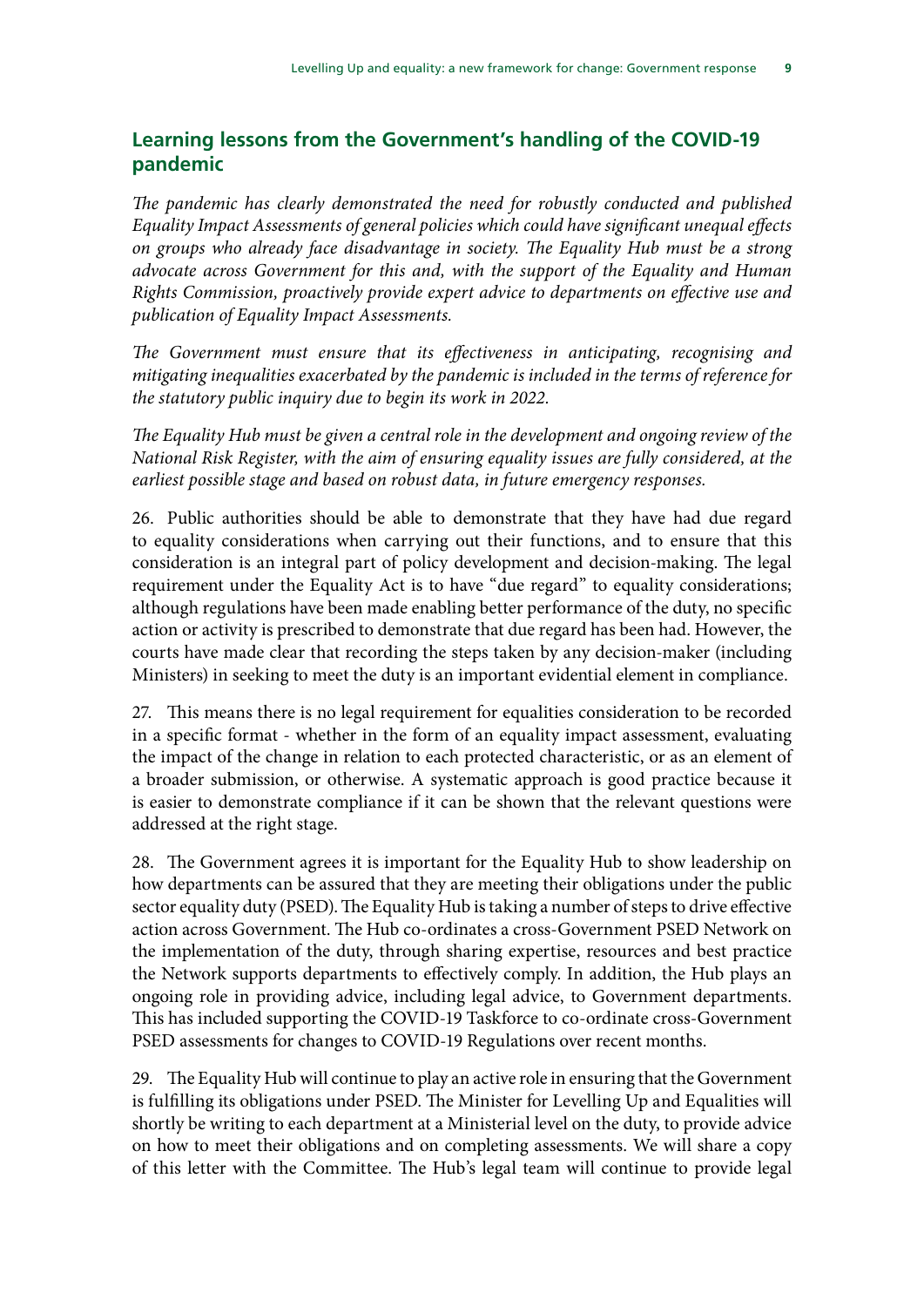advice to departmental lawyers in relation to the PSED and our work on the Equality Data Programme and cross-Government initiatives such as the National Disability Strategy will inform and drive policy responses from other departments.

30. The public inquiry into the handling of the COVID-19 pandemic will be established on a statutory basis, with full powers under the Inquiries Act of 2005 and will commence in the Spring. It will be a thorough examination of the breadth of our response – to learn the lessons of the pandemic that will make a difference to the future. Making the right decisions on the inquiry's scope will be crucial to its success. For that reason, the Prime Minister has confirmed that bereaved families and other groups will be consulted before terms of reference are finalised. Further details will be announced in due course.

31. The Government is looking to improve how the disproportionate impacts of risks affecting vulnerable people are considered during the ongoing review of the National Security Risk Assessment (NSRA). This will be reflected in the public facing National Risk Register (NRR) which is based on the NSRA. The Equality Hub has already been involved in the review so far and will continue to play an important role in the next NSRA.

32. The Cabinet Office will be updating guidance to risk-owning departments to help them to consider the impact of risks on vulnerable groups beyond the protected characteristics, as had been the case in the 2019 NSRA. There will be a role for the Equality Hub as part of this work. Additionally, the Cabinet Office is engaging with the ONS on ways to improve data input across the NSRA more broadly.

# **Oversight and implementation of the UK's international equality commitments**

*The new equalities strategy and annual Action Plans should set out actions to be taken to meet the UK's international equality commitments. Further, the Government should, as recommended by the UN and the Equality and Human Rights Commission, establish a National Mechanism for Implementation, Reporting and Follow-up, to ensure the most effective possible engagement with international equality and human rights conventions and treaties. Consideration should also be given to restructuring current processes, which are fragmented across several departments, and bringing oversight into a single international compliance team in the Equality Hub.*

33. The Equality Hub has responsibility for oversight of the UK's international commitments that arise by virtue of our ratification of the UN Convention on the Elimination of All Forms of Discrimination against Women and the UN Convention on the Rights of Persons with Disabilities. The Equality Hub works effectively and collaboratively with other Government departments, such as the Foreign, Commonwealth and Development Office (FCDO), to meet the UK's international equality commitments and provide timely reporting to the various treaty committees.

34. For example, where treaties reference violence against women and girls, the Equality Hub engages with colleagues in the Home Office and FCDO. Any monitoring mechanism would need to engage extensively with a wide range of departments to ensure that a comprehensive response is produced. The UK Government therefore already ensures adherence to our international obligations and that we meet the requirements of the treaty bodies.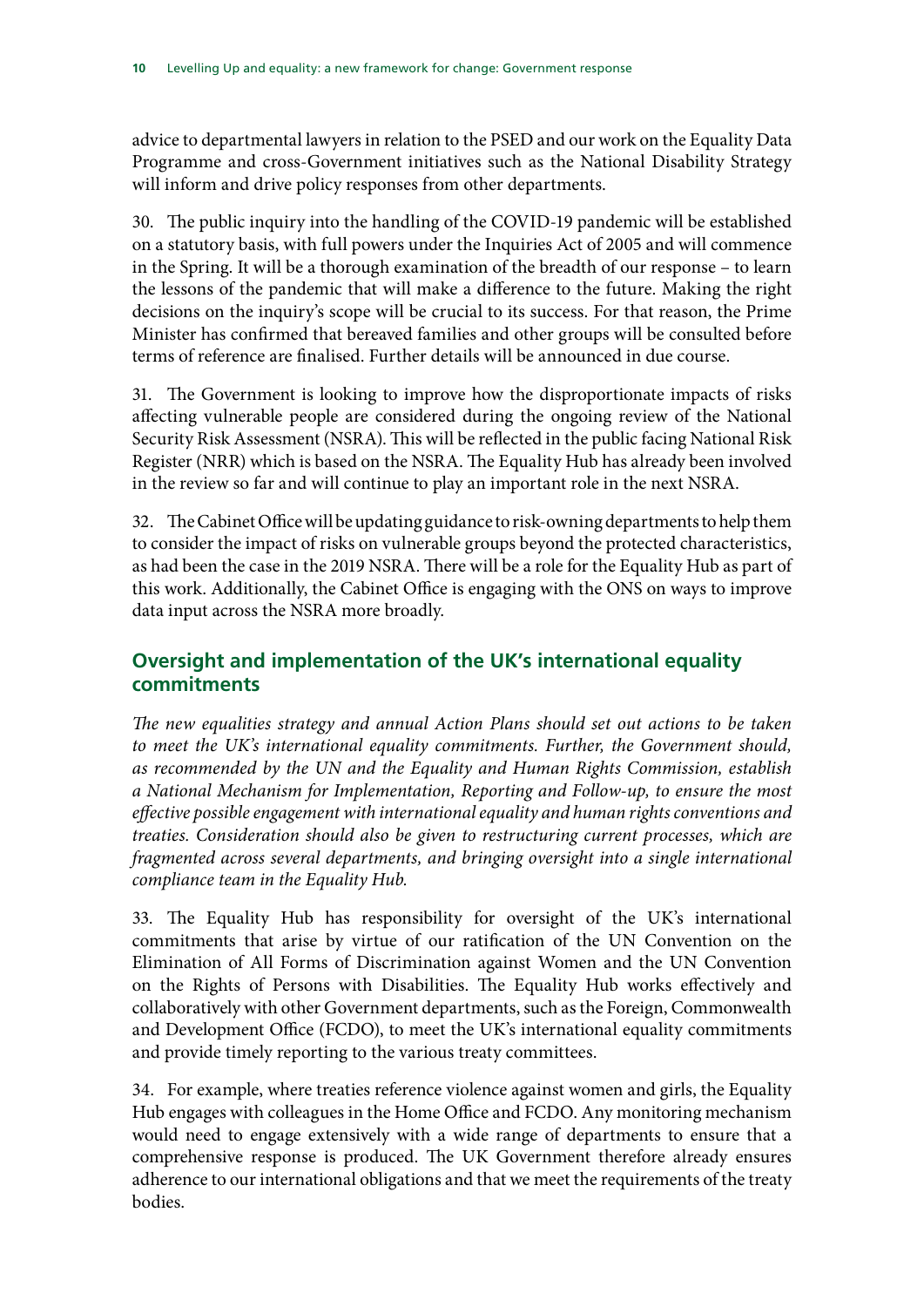35. These Conventions are applicable across the UK, including the devolved administrations, and across a range of departmental responsibilities. The UK Government will therefore continue to work collaboratively with the other nations of the UK to provide accurate information to the UN and other international bodies.

### **A refreshed approach to stakeholder engagement and communications on sensitive issues**

*The Equality Hub should conduct a review of the Government's communications on, and management of, sensitive and balanced rights issues, drawing in particular on lessons learned from the Gender Recognition Act reform process since 2018 and the Government's approach to communicating the findings of the Commission on Race and Ethnic Disparities.*

*We recommend the Government invite the Equality and Human Rights Commission to engage with a range of stakeholders to seek common ground on the most difficult balanced rights issues. The new equalities strategy should set out a programme of such stakeholder engagement on the most pressing issues, for example the interplay between options for GRA reform and women's rights to single-sex spaces, services and sports. It should also set out clear principles to underpin the choice of ministerial advisory panels and on which issues they should be appointed to advise.*

36. The Committee rightly notes that equality issues by their nature often require wide engagement and sensitive handling. To support this, effective stakeholder engagement as well as careful communications are required. The Equality Hub interacts regularly with a wide range of stakeholders across equality issues, ensuring that it factors in all relevant views to its work. For example, to support the COVID-19 pandemic response, the Equality Hub has led a programme of engagement with external stakeholders which is detailed in th[e published quarterly reports on COVID-19 disparities](https://www.gov.uk/government/collections/quarterly-reports-on-progress-to-address-covid-19-health-inequalities). This programme comprises working groups, bilateral meetings, conference speeches and targeted roundtables with a range of stakeholders including the British Medical Association, National Pharmacy Association, Bangladeshi caterers and midwives from Birmingham, and East London NHS Trusts.

37. The Equality Hub engaged with just under 140 organisations before and during the Gender Recognition Act consultation period, including LGBT groups, women's groups, faith groups, other Government departments, foreign Governments and other civil society organisations. As we run the consultation phase for our ban on conversion therapy, we continue to engage closely with a similarly broad range of interested groups, as well as with victims of these practices, to ensure our policy is informed and effective. We remain alive to the need to hear a diverse range of voices and views, while also ensuring sensitivity in how we hold these conversations, including with people directly affected.

38. The Commission on Race and Ethnic Disparities drafted its report after a period of significant engagement which included a call for evidence that received over 2,300 responses. It is an independent commission and communications work for the publication of the Commission's report on 31 March 2021 were likewise planned independently. A statement given by the Commission on 2 April stated that following publication of the report, disagreements with their views had tipped into wilful misrepresentation. This reflects the challenge of managing communications and anticipating social media commentary, especially where emotions are heightened. We share the Committee's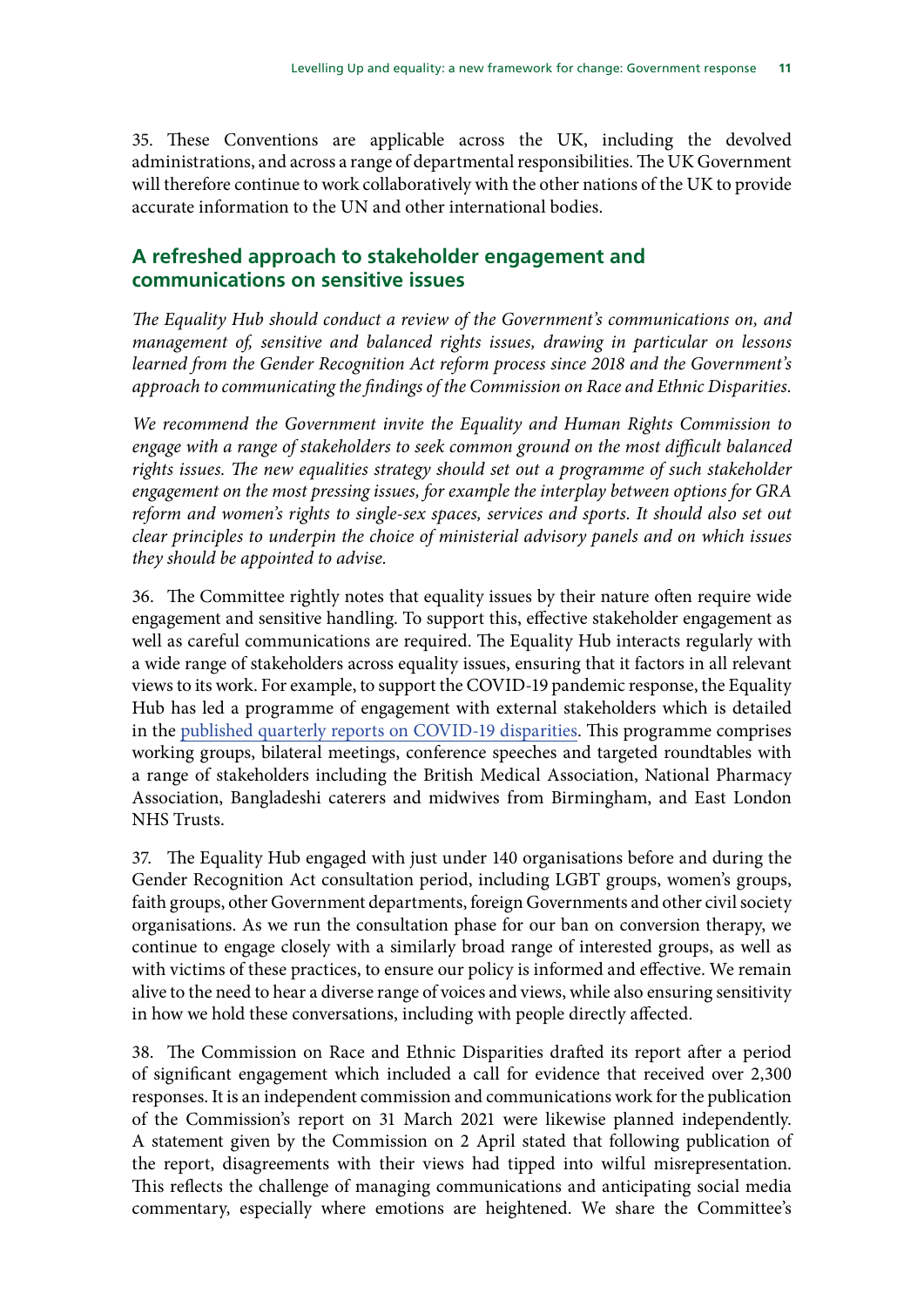concerns as to the polarised debates that have intensified around these sensitive issues. We have publicly urged all those involved in debates on these important and emotive issues to show tolerance and respect for different perspectives and views.

39. The Government is always interested in learning lessons wherever it should. Alongside health and economic challenges, the COVID-19 pandemic posed a public communications challenge to ensure that people in all corners of the country including those who lack trust in Government, received a clear message about matters which had a bearing on issues such as community, family, housing and faith. The Minister of State for Equalities' quarterly reports into COVID disparities have included an exploration into how we can improve our communications to under-served groups. Recommendations have covered issues such as community and stakeholder engagement, nuancing of messages, partnerships with trusted advocates, disaggregation of audiences, diversification of channels, expansion of translations and formats, avoiding stigmatisation and dispelling myths.

40. The final report with a summary of proposals and actions for improving Government communications to diverse audiences on sensitive issues, will be published soon. Given this, the Government does not see a compelling need for an additional review as suggested by the Committee.

41. Likewise, with regard to the Committee's recommendation to invite the Equality and Human Rights Committee (EHRC) to engage with stakeholders, we do not see this as an additional need or new activity. The EHRC wrote to the Committee [on this matter.](https://committees.parliament.uk/publications/7555/documents/79458/default/) The Government echoes the EHRC's point that this is something the Commission takes into consideration through its day-to-day operation.

42. Regular engagement with stakeholders is part of the Equality Hub's policy making. This includes individual contacts, roundtables, consultations, and input from experts - ensuring we hear from the full range of voices especially on contentious or polarised issues. Our approach is both proactive, for example with conversion therapy policy, and reactive, for example in relation to the Afghanistan Resettlement Programme - we have to be responsive, and that is the right approach.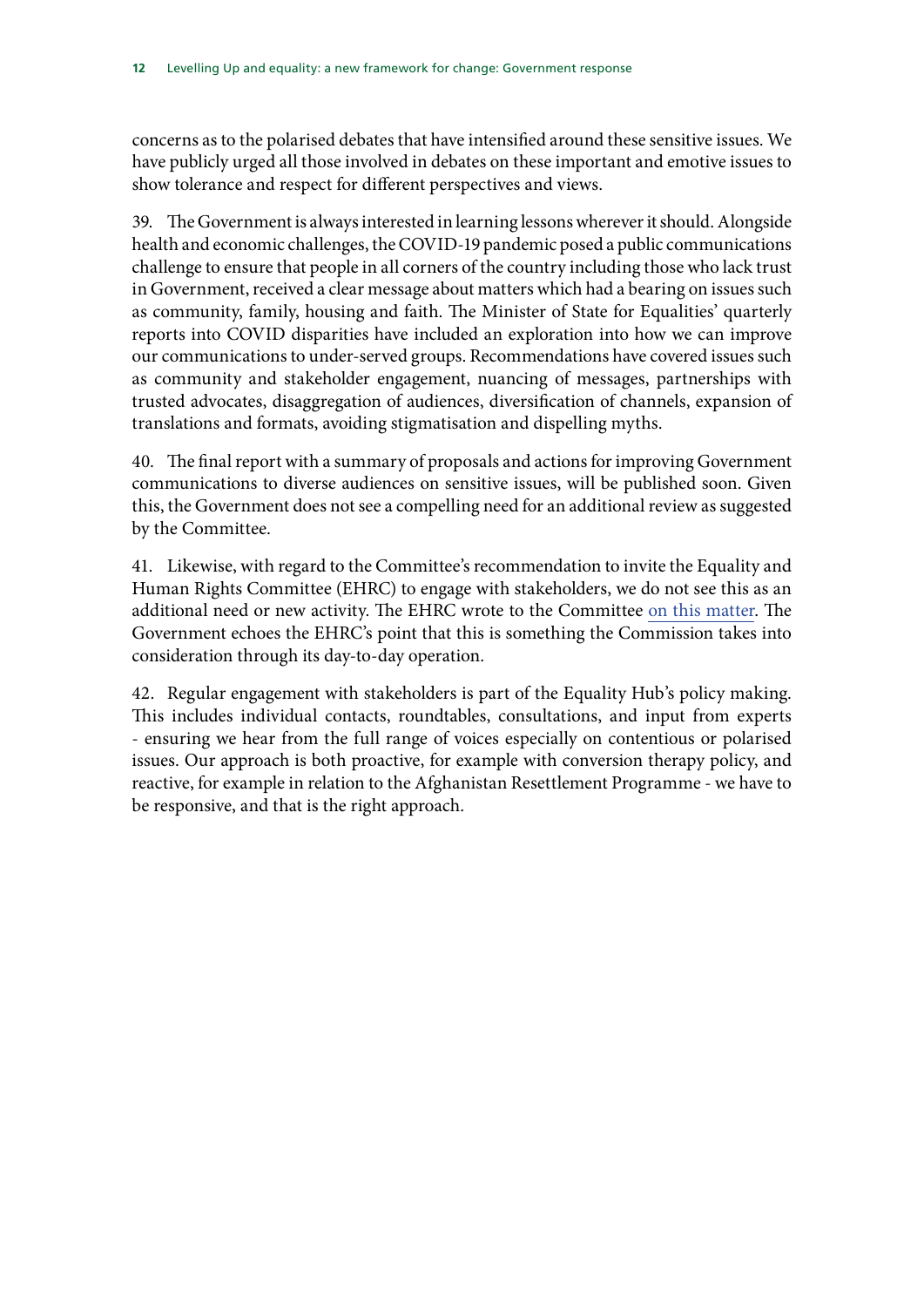#### **Table A - Government responses to Report recommendations**

| <b>Recommendation</b>                                                                                                                                                                                                                                                                                                                                                                                                                                                                                                                            | <b>Response</b>                                                                                                                                                                                                                                                                                                                                                                                                                                                                                                                                      |  |
|--------------------------------------------------------------------------------------------------------------------------------------------------------------------------------------------------------------------------------------------------------------------------------------------------------------------------------------------------------------------------------------------------------------------------------------------------------------------------------------------------------------------------------------------------|------------------------------------------------------------------------------------------------------------------------------------------------------------------------------------------------------------------------------------------------------------------------------------------------------------------------------------------------------------------------------------------------------------------------------------------------------------------------------------------------------------------------------------------------------|--|
| <b>Equality Hub: transparency and accountability</b>                                                                                                                                                                                                                                                                                                                                                                                                                                                                                             |                                                                                                                                                                                                                                                                                                                                                                                                                                                                                                                                                      |  |
| The Cabinet Office must publish annual information on staffing and<br>funding of the Equality Hub, its constituent units (the Government<br>Equalities Office, the Disability Unit, the Race Disparity Unit and<br>the Social Mobility Commission), broken down by administration,<br>projects and programmes. This could be either in its annual Outcome<br>Delivery Plans or in a separate Equality Hub document, but the<br>information must be proactively published in the interests of<br>transparency and accountability. (Paragraph 54). | Accept in part.<br>The Equality Hub currently publishes annual information on staffing and<br>funding as part of the Cabinet Office annual report. The Equality Hub will<br>continue to comply with Cabinet Office requirements on publication. To<br>support the Committee's scrutiny of the Equality Hub, further information<br>can be provided by the Hub's Director on a bi-annual basis.                                                                                                                                                       |  |
| Our scrutiny role and the Government's engagement with our work                                                                                                                                                                                                                                                                                                                                                                                                                                                                                  |                                                                                                                                                                                                                                                                                                                                                                                                                                                                                                                                                      |  |
| We recommend the Government bring forward a revised Standing<br>Order, to make the Women and Equalities Committee a cross-<br>cutting Select Committee of the House of Commons, appointed<br>to examine cross-government policy on pan-equalities issues, and<br>socio-economic inequality, geographic disparities and social mobility.<br>(Paragraph 56).                                                                                                                                                                                       | Reject.<br>The Women and Equalities Committee's role, as set out under Standing<br>Order 152, to examine the "expenditure, administration and policy" of<br>the GEO "and associated public bodies" already allows the Committee<br>significant flexibility. Committees are able to interpret their remit within<br>the broad terms of reference set out in their standing orders, as the<br>Committee has already shown itself able to do through its work scrutinising<br>the Equality Hub and other aspects of the Government's equalities agenda. |  |
| We ask that the Government set out in response to this Report a<br>renewed commitment to engage properly with our work, including<br>through timely submission of written evidence systematically<br>addressing our terms of reference, a renewed acceptance by<br>ministers of their public duty to give oral evidence as invited with<br>reasonable notice, and by responding fully and constructively to<br>our Reports within the conventional two months of publication.<br>(Paragraph 57).                                                 | Accept.<br>The Government commits to engaging fully with the Committee and<br>continuing to build a constructive relationship.                                                                                                                                                                                                                                                                                                                                                                                                                       |  |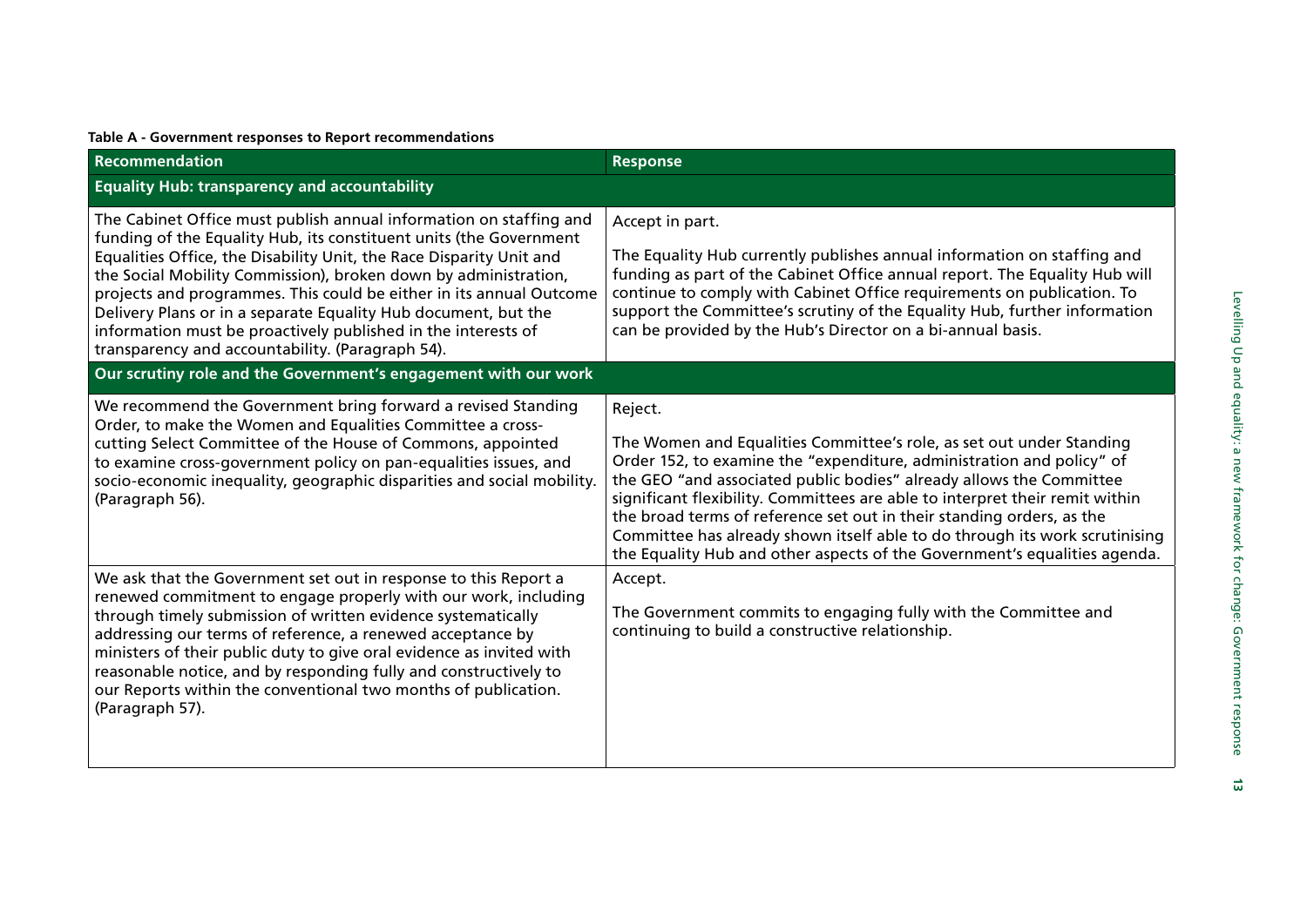| <b>Coherent strategies and Action Plans for equalities and Levelling Up</b>                                                                                                                                                                                                                                                                                                                                                                                                                                                                                                                                                                                                                                                                                                                                                                                                                                                                                                                                                |                                                                                                                                                                                                                                                                                                                                                                                                                                                                                                                       |  |
|----------------------------------------------------------------------------------------------------------------------------------------------------------------------------------------------------------------------------------------------------------------------------------------------------------------------------------------------------------------------------------------------------------------------------------------------------------------------------------------------------------------------------------------------------------------------------------------------------------------------------------------------------------------------------------------------------------------------------------------------------------------------------------------------------------------------------------------------------------------------------------------------------------------------------------------------------------------------------------------------------------------------------|-----------------------------------------------------------------------------------------------------------------------------------------------------------------------------------------------------------------------------------------------------------------------------------------------------------------------------------------------------------------------------------------------------------------------------------------------------------------------------------------------------------------------|--|
| While enactment of the socio-economic duty, section 1 of the<br>Equality Act, is unlikely to be a panacea, we recommend the<br>Government commission a pilot to establish the costs and benefits of<br>different approaches to voluntary adoption of the duty in England.<br>(Paragraph 59).                                                                                                                                                                                                                                                                                                                                                                                                                                                                                                                                                                                                                                                                                                                               | Reject.<br>We do not believe that a pilot to establish the costs and benefits of<br>different approaches to voluntary adoption of Section 1 of the Equality Act<br>in England is necessary at this time. Before considering the usefulness of<br>a pilot scheme, we would first want to look at any evaluation of how the<br>duty is already working in devolved public bodies and a few English local<br>authorities who have introduced it on a voluntary basis.                                                    |  |
| The Equality Data Programme should be seized as an opportunity<br>for the Government to set out, together with its proposed Levelling<br>Up policies, a cross-departmental pan-equalities strategy based on<br>data on the full range of factors that drive disadvantage, including<br>protected characteristics under the Equality Act and the intersections<br>between them and other factors. We recommend the Equality Hub<br>publish a cross-departmental pan-equalities strategy by the end<br>of the first quarter of 2022, covering the period to at least the end<br>of this Parliament. To raise its profile and inform the longer-term<br>development of its strategy, we recommend the Equality Hub publish<br>a schedule of public and stakeholder events covering a range of<br>equalities issues. We further recommend it publish annual Action<br>Plans, setting out specific and measurable steps it will take in each<br>financial year to meet its strategic equality objectives. (Paragraph<br>$60$ ). | Reject.<br>As the Equality Hub is a component of the Cabinet Office, its aims and<br>objectives form part of the Cabinet Office's wider Outcome Delivery Plan.<br>The Outcome Delivery Plan for 2021-2022 was published on 15 July 2021,<br>and outlines detailed strategic aims and objectives of the Hub.<br>These objectives are underpinned by additional strategies - including the<br>National Disability Strategy and the forthcoming Government Response to<br>the Commission on Race and Ethnic Disparities. |  |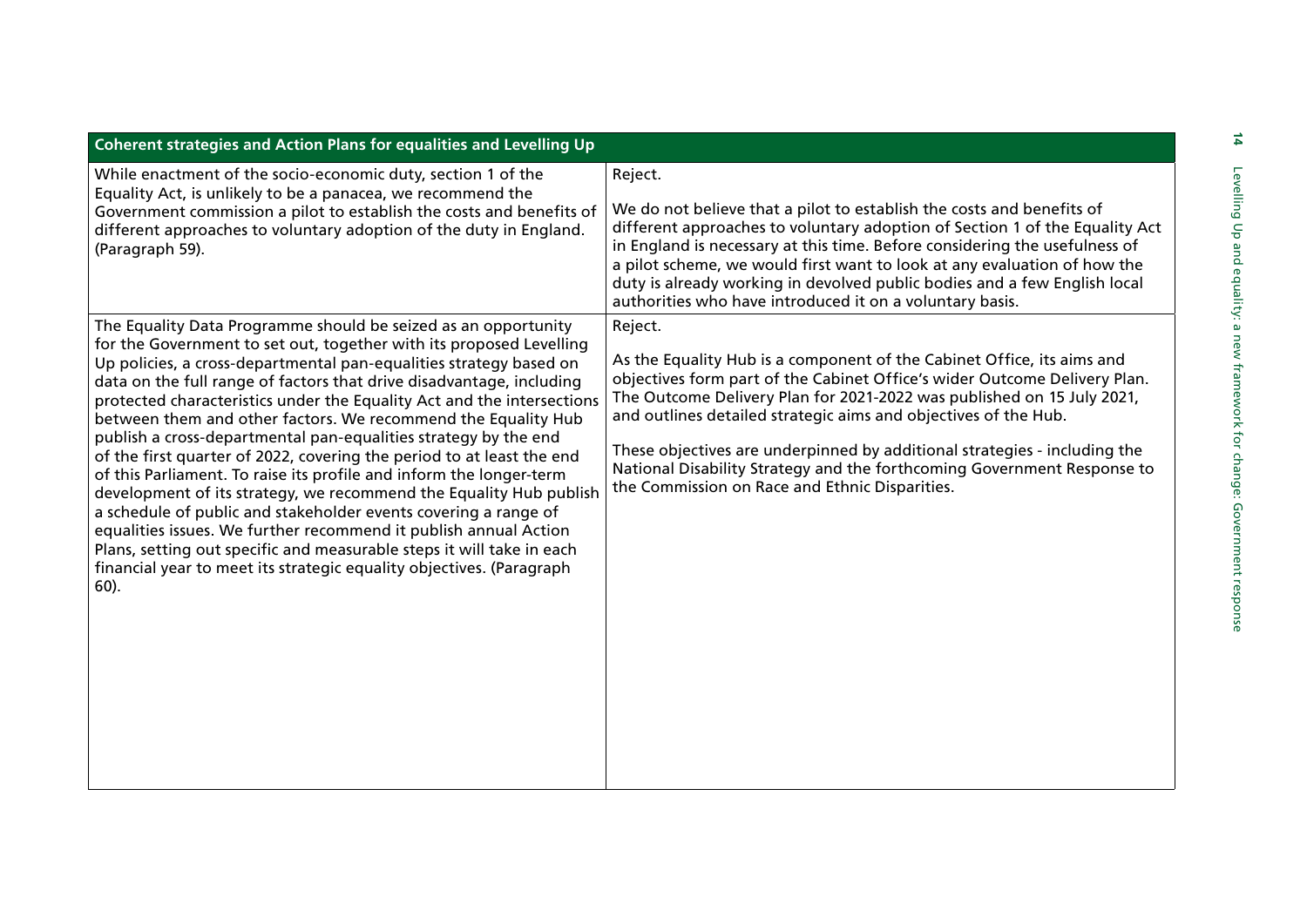| Ministerial roles and equalities machinery in Government                                                                                                                                                                                                                                                                                                                                                                                                                                                                                                                                                                              |                                                                                                                                                                                                                                                                                                                                               |  |
|---------------------------------------------------------------------------------------------------------------------------------------------------------------------------------------------------------------------------------------------------------------------------------------------------------------------------------------------------------------------------------------------------------------------------------------------------------------------------------------------------------------------------------------------------------------------------------------------------------------------------------------|-----------------------------------------------------------------------------------------------------------------------------------------------------------------------------------------------------------------------------------------------------------------------------------------------------------------------------------------------|--|
| We recommend the Government create a new full-time Cabinet level<br>role of Secretary of State for Equalities and Levelling Up, to drive<br>implementation of the expected Levelling Up White Paper and a<br>new cross-departmental pan-equalities strategy. These should be<br>considered complementary, high priority agendas, which should be<br>driven from the heart of Government. Consideration should also<br>be given to bringing the more junior roles of Minister for Women,<br>Minister for Equalities and Minister for Disabled People, Health and<br>Work into the Cabinet Office on a full-time basis. (Paragraph 61). | Reject.<br>The portfolios of Ministers and Cabinet Committees are the prerogative of<br>the Prime Minister.                                                                                                                                                                                                                                   |  |
| We note both the current absence of a cross-departmental equalities<br>strategy and strong coordinating machinery to drive it forward. We<br>therefore recommend the Government establish a dedicated Cabinet<br>Committee for Equalities and Levelling Up, to add further drive to<br>both agendas across Government. (Paragraph 62).                                                                                                                                                                                                                                                                                                | Reject.<br>The portfolios of Ministers and Cabinet Committees are the prerogative of<br>the Prime Minister.                                                                                                                                                                                                                                   |  |
| Learning lessons from the Government's handling of the COVID-19 pandemic                                                                                                                                                                                                                                                                                                                                                                                                                                                                                                                                                              |                                                                                                                                                                                                                                                                                                                                               |  |
| The pandemic has clearly demonstrated the need for robustly<br>conducted and published Equality Impact Assessments of general<br>policies which could have significant unequal effects on groups who<br>already face disadvantage in society. The Equality Hub must be a<br>strong advocate across Government for this and, with the support<br>of the Equality and Human Rights Commission, proactively provide<br>expert advice to departments on effective use and publication of<br>Equality Impact Assessments. (Paragraph 63).                                                                                                  | Accept in part.<br>The Government agrees it is important for the Equality Hub to provide<br>leadership on how best departments can assure themselves that they are<br>meeting their obligations under the public sector equality duty (PSED). The<br>Equality Hub is taking a number of steps to drive effective action across<br>Government. |  |
| The Government must ensure that its effectiveness in anticipating,<br>recognising and mitigating inequalities exacerbated by the pandemic<br>is included in the terms of reference for the statutory public inquiry<br>due to begin its work in 2022. (Paragraph 63).                                                                                                                                                                                                                                                                                                                                                                 | Accept in part.<br>The public inquiry into the handling of the Coronavirus pandemic will be<br>established on a statutory basis, with full powers under the Inquiries Act of<br>2005, and it will commence in the Spring. The scope and terms of reference<br>are still being finalised. Further details will be announced in due course.     |  |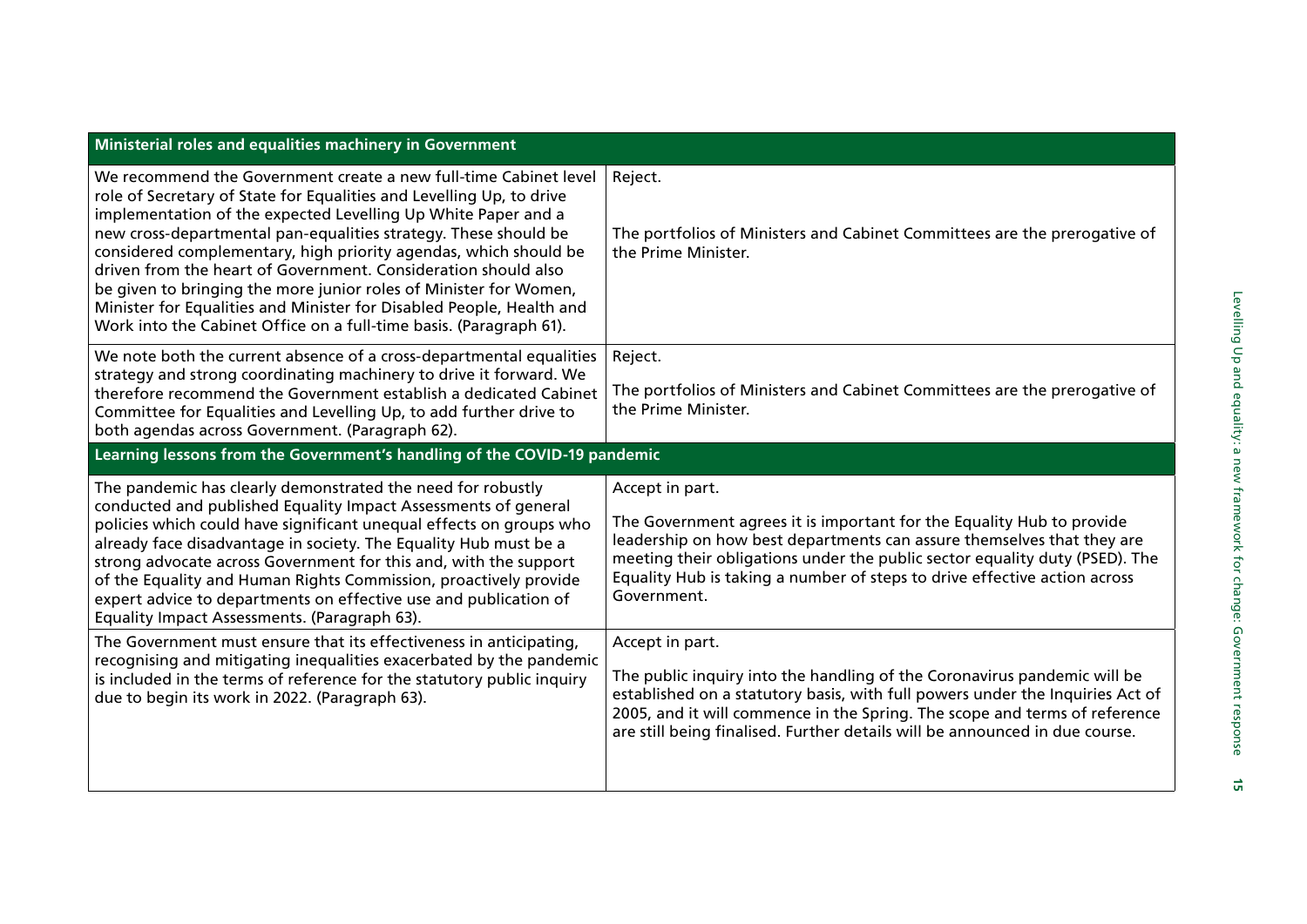| The Equality Hub must be given a central role in the development<br>and ongoing review of the National Risk Register, with the aim of<br>ensuring equality issues are fully considered, at the earliest possible<br>stage and based on robust data, in future emergency responses.<br>(Paragraph 63).                                                                                                                                                                                                                                                                                                                                                                                                                | Accept in part.<br>During the ongoing review of the National Security Risk Assessment (NSRA)<br>we are looking to improve how the disproportionate impacts of risks on<br>vulnerable people are considered. This will be reflected in the public facing<br>National Risk Register (NRR) which is based on the NSRA. The Equality Hub<br>has already been involved in the review so far and will continue to play a<br>role.                                                                                                                                                                                                                                                               |  |
|----------------------------------------------------------------------------------------------------------------------------------------------------------------------------------------------------------------------------------------------------------------------------------------------------------------------------------------------------------------------------------------------------------------------------------------------------------------------------------------------------------------------------------------------------------------------------------------------------------------------------------------------------------------------------------------------------------------------|-------------------------------------------------------------------------------------------------------------------------------------------------------------------------------------------------------------------------------------------------------------------------------------------------------------------------------------------------------------------------------------------------------------------------------------------------------------------------------------------------------------------------------------------------------------------------------------------------------------------------------------------------------------------------------------------|--|
| and equality:<br>Oversight and implementation of the UK's international equality commitments                                                                                                                                                                                                                                                                                                                                                                                                                                                                                                                                                                                                                         |                                                                                                                                                                                                                                                                                                                                                                                                                                                                                                                                                                                                                                                                                           |  |
| The new equalities strategy and annual Action Plans should set<br>out actions to be taken to meet the UK's international equality<br>commitments. Further, the Government should, as recommended by<br>the UN and the Equality and Human Rights Commission, establish a<br>National Mechanism for Implementation, Reporting and Follow-up,<br>to ensure the most effective possible engagement with international<br>equality and human rights conventions and treaties. Consideration<br>should also be given to restructuring current processes, which are<br>fragmented across several departments, and bringing oversight<br>into a single international compliance team in the Equality Hub.<br>(Paragraph 64). | Reject.<br>The Equality Hub works effectively and collaboratively with other<br>Government departments, such as the Foreign, Commonwealth and<br>Development Office, to meet the UK's international equality commitments<br>and provide timely reporting to the various treaty committees.<br>In the current format each department can provide their own policy<br>expertise. Any monitoring mechanism would need to engage extensively<br>with a wide range of departments to ensure that a comprehensive response<br>is produced. The UK Government therefore already ensures adherence to<br>our international obligations and that we meet the requirements of the<br>treaty bodies. |  |
| A refreshed approach to stakeholder engagement and communications on sensitive issues                                                                                                                                                                                                                                                                                                                                                                                                                                                                                                                                                                                                                                |                                                                                                                                                                                                                                                                                                                                                                                                                                                                                                                                                                                                                                                                                           |  |
| We recommend the Government invite the Equality and Human<br>Rights Commission to engage with a range of stakeholders to<br>seek common ground on the most difficult balanced rights issues.<br>The new equalities strategy should set out a programme of such<br>stakeholder engagement on the most pressing issues, for example<br>the interplay between options for GRA reform and women's rights<br>to single-sex spaces, services and sports. It should also set out clear<br>principles to underpin the choice of ministerial advisory panels and<br>on which issues they should be appointed to advise. (Paragraph 65).                                                                                       | Reject.<br>The EHRC wrote to the Committee on this matter. The Government<br>echoes the EHRC's point that this is something the Commission takes into<br>consideration through its day-to-day operation.                                                                                                                                                                                                                                                                                                                                                                                                                                                                                  |  |